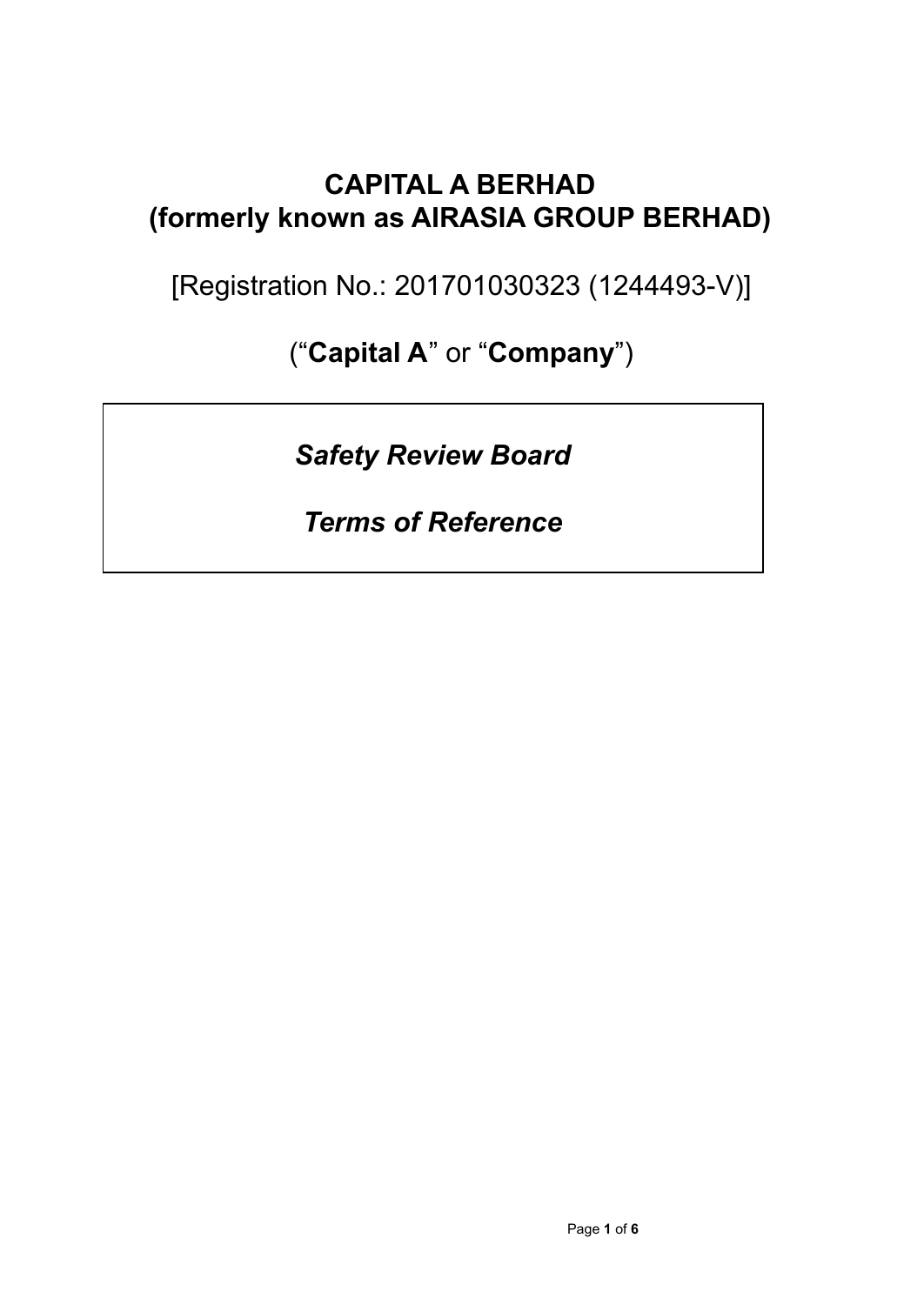## **TERMS OF REFERENCE**

| Items          | Name of Committee               |                      | Safety Review Board of Capital A Berhad ("SRB")                                                                                                                                                                                                                                                                                                                                                                                                                                                                                                                                                                                                                                                                                                                                                                                                                                                                                                                                                                                                                                                                                                                                                                                                                                                 |
|----------------|---------------------------------|----------------------|-------------------------------------------------------------------------------------------------------------------------------------------------------------------------------------------------------------------------------------------------------------------------------------------------------------------------------------------------------------------------------------------------------------------------------------------------------------------------------------------------------------------------------------------------------------------------------------------------------------------------------------------------------------------------------------------------------------------------------------------------------------------------------------------------------------------------------------------------------------------------------------------------------------------------------------------------------------------------------------------------------------------------------------------------------------------------------------------------------------------------------------------------------------------------------------------------------------------------------------------------------------------------------------------------|
| $\mathbf{1}$   | Applicable laws /<br>Guidelines | ÷                    | Including but not limited to:<br>the Companies Act 2016 ("CA");<br>(a)<br>Malaysian Code<br>the<br>Corporate<br>(b)<br>on<br>Governance 2017 issued by the Securities<br>Commission ("MCCG");<br>the International Civil Aviation Organisation<br>(c)<br>Annex 19 - Safety Management;<br>the Civil Aviation Act 1969 including Civil<br>(d)<br>Aviation Regulations 2016;<br>the ICAO DOC 9859 Management Manual;<br>(e)<br>and<br>where applicable, the provisions of the<br>(f)<br>Constitution of the Company.                                                                                                                                                                                                                                                                                                                                                                                                                                                                                                                                                                                                                                                                                                                                                                              |
| $\overline{2}$ | Objectives/Principles           | $\ddot{\phantom{a}}$ | The SRB provides oversight over the effective and<br>efficient implementation of the Safety Management<br>System across the Group.                                                                                                                                                                                                                                                                                                                                                                                                                                                                                                                                                                                                                                                                                                                                                                                                                                                                                                                                                                                                                                                                                                                                                              |
| 3              | Roles and<br>Responsibilities   | $\ddot{\cdot}$       | The SRB:<br>a) ensures that processes are in place to<br>inculcate a culture of safety throughout the<br>Group, prioritising guests, employees and<br>third parties;<br>b) reviews the Safety Policy and the Safety<br>Management System to ensure that these are<br>fit for purpose. The reviews will include<br>reviews of the safety organisation structure,<br>including<br>reporting<br>lines,<br>authorities,<br>responsibilities, as well as processes and<br>procedures, allocation of resources and<br>training requirements;<br>defines and reviews the Group's safety<br>C)<br>performance<br>goals<br>sets<br>safety<br>and<br>performance indicators to enable effective<br>monitoring of these goals;<br>reviews the Group's safety performance<br>d)<br>indicators to ensure that these are adequately<br>met and that the necessary corrective action is<br>taken where improvements are required;<br>monitors the effectiveness of the Safety<br>e)<br>Management System implementation plan;<br>reviews<br>activities<br>that<br>formal<br>require<br>f)<br>application of risk management techniques;<br>monitors<br>actions<br>recommended<br>g)<br>by<br>incident/accident<br>investigations<br>are<br>adequately tracked<br>implemented<br>and<br>by<br>relevant parties; |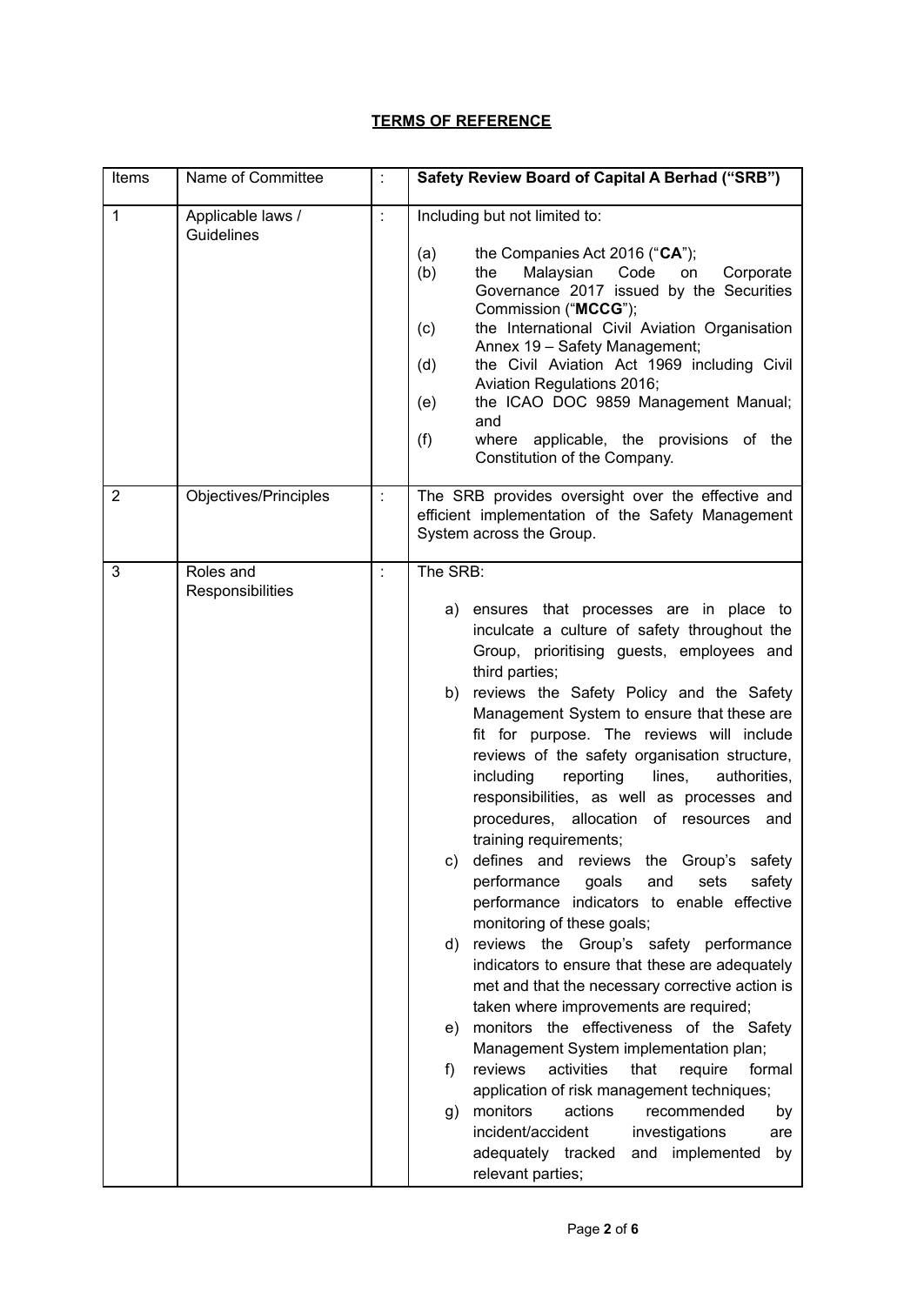|   |           |                      | effectiveness<br>monitors<br>the<br>of<br>the<br>h)<br>organisation's safety management processes<br>which support the declared corporate priority<br>of safety management as another core<br>business process;<br>monitors the effectiveness of the safety<br>i)<br>supervision of subcontracted operations;<br>that appropriate resources<br>ensures<br>j)<br>are<br>to achieve safety performance<br>allocated<br>that<br>required<br>by<br>beyond<br>regulatory<br>compliance;<br>provide strategic directions on safety to<br>k)<br>operational departments where applicable;<br>and<br>reviews regulations, standards and latest best<br>$\vert$<br>practices to ensure best in class safety<br>standards in the Group.                                                                                                                                                                                                                                                                                                                                                                                                                                                                                                   |
|---|-----------|----------------------|---------------------------------------------------------------------------------------------------------------------------------------------------------------------------------------------------------------------------------------------------------------------------------------------------------------------------------------------------------------------------------------------------------------------------------------------------------------------------------------------------------------------------------------------------------------------------------------------------------------------------------------------------------------------------------------------------------------------------------------------------------------------------------------------------------------------------------------------------------------------------------------------------------------------------------------------------------------------------------------------------------------------------------------------------------------------------------------------------------------------------------------------------------------------------------------------------------------------------------|
| 4 | Authority |                      | <b>SRB</b><br>authorised to seek independent<br>is<br>The<br>professional advice, at the expense of the Company,<br>in carrying out its duties.<br>The SRB shall be delegated with decision making<br>powers.                                                                                                                                                                                                                                                                                                                                                                                                                                                                                                                                                                                                                                                                                                                                                                                                                                                                                                                                                                                                                   |
| 5 | Members   | $\ddot{\phantom{a}}$ | Members of the SRB shall comprise the following:<br>a) two (2) members appointed by the Board, all<br>of whom shall be non-executive directors, and<br>one (1) of whom shall be an independent<br>director;<br>the Chief Executive Officer ("CEO");<br>b)<br>the CEO, AirAsia Aviation Group Limited;<br>c)<br>the Chief Safety Officer;<br>d)<br>all CEO and Head of Corporate Safety for<br>e)<br>Airlines, Asia Digital Engineering and Ground<br>Team Red;<br>f)<br>the Director of Flight Operations<br>the Head of Operational Quality Assurance;<br>g)<br>the Head of Engineering;<br>h)<br>the Head of Ground Operations;<br>i)<br>the Head of Security;<br>j)<br>k) the Head of Cabin Crew;<br>the Head of Facilities;<br>$\mathbf{D}$<br>Each appointed SRB member shall hold office until the<br>earlier of: (i) such time as the Board determines to<br>terminate his/her appointment; or (ii) the SRB member<br>ceasing to (A) be a member of the Board (applicable<br>to members appointed by the Board) or (B) hold the<br>said positions (applicable to non-Board appointed<br>members of the SRB).<br>Where there is a specific need for information or<br>clarification on any matters, the relevant employee |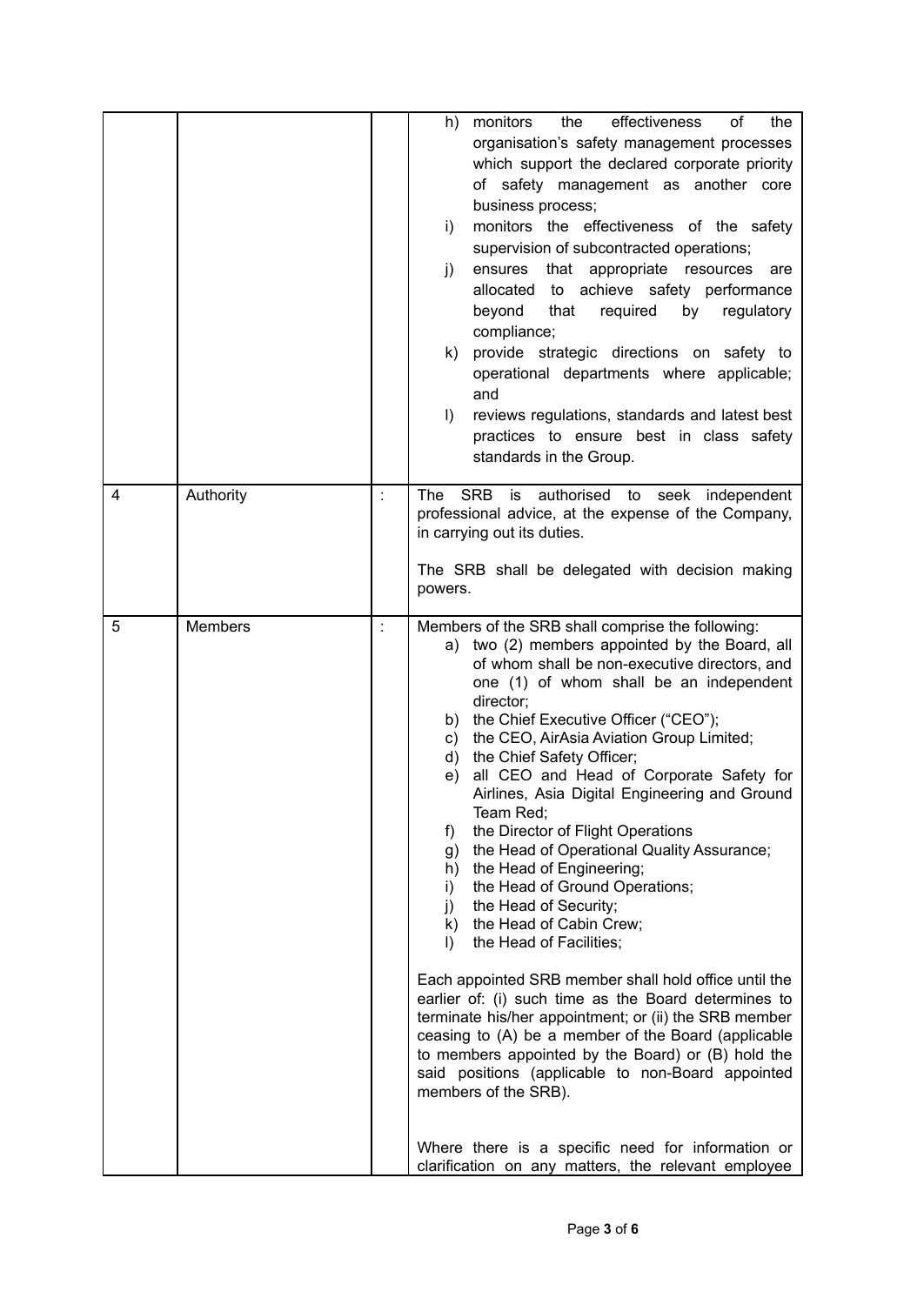|                |                                               |                      | may be invited to attend the specific part(s) of the SRB<br>$meeting(s)$ .                                                                                                                                                                                                                                                                                                                                                                                                                    |
|----------------|-----------------------------------------------|----------------------|-----------------------------------------------------------------------------------------------------------------------------------------------------------------------------------------------------------------------------------------------------------------------------------------------------------------------------------------------------------------------------------------------------------------------------------------------------------------------------------------------|
| 6              | Chairman                                      |                      | The Chairman of the SRB shall be appointed by the<br>Board and must be an Independent Director. In the<br>absence of the Chairman at any meeting, the<br>remaining members present shall elect one amongst<br>themselves to chair the meeting.                                                                                                                                                                                                                                                |
| $\overline{7}$ | Quorum                                        | t.                   | The quorum for meetings shall be at least five (5)<br>members, including one (1) independent director<br>appointed by the Board.                                                                                                                                                                                                                                                                                                                                                              |
|                |                                               |                      | A duly convened meeting of the SRB at which a<br>present, either in person<br>quorum is<br>or via<br>teleconferencing facility, shall be competent to<br>exercise all or any of the authorities, powers and<br>discretions vested in or exercisable by the SRB.                                                                                                                                                                                                                               |
| 8              | Frequency and notice of<br>meetings           |                      | The SRB shall meet not less than four times a year<br>(once every quarter) and at such other times as the<br>Chairman of the SRB considers necessary or<br>appropriate.                                                                                                                                                                                                                                                                                                                       |
|                |                                               |                      | Meetings of the SRB shall be called by the Secretary<br>of the SRB at the request of the Chairman of the SRB.                                                                                                                                                                                                                                                                                                                                                                                 |
|                |                                               |                      | Unless otherwise agreed, notice of each meeting<br>confirming the venue, time and date, together with an<br>agenda of items to be discussed, shall be forwarded to<br>each member of the SRB and any other person<br>required to attend, no later than seven (7) calendar<br>days before the date of the meeting. Reasonable time<br>should be given for the SRB members and to other<br>attendees as appropriate, to consider all relevant<br>papers and materials prior to the SRB meeting. |
| 9              | Voting, Proceedings and<br>Minutes of meeting | $\ddot{\phantom{a}}$ | Matters arising at any meeting shall be decided by a<br>majority vote of the members present, each member<br>having one (1) vote. In the event of equality of votes,<br>the Chairman of the SRB shall have a second or<br>casting vote.                                                                                                                                                                                                                                                       |
|                |                                               |                      | The Secretary of the SRB shall minute the<br>proceedings and resolutions of all SRB meetings,<br>including the names of those present and in<br>attendance. The minutes of the SRB, when approved<br>by the SRB, should be circulated to the Board.                                                                                                                                                                                                                                           |
|                |                                               |                      | The SRB may approve administrative/non-material<br>matters by circular resolution.                                                                                                                                                                                                                                                                                                                                                                                                            |
| 10             | Reporting structure                           | t                    | The Chairman of the SRB will report formally to the<br>Board of Directors on the key aspects of its<br>proceedings after each meeting.                                                                                                                                                                                                                                                                                                                                                        |